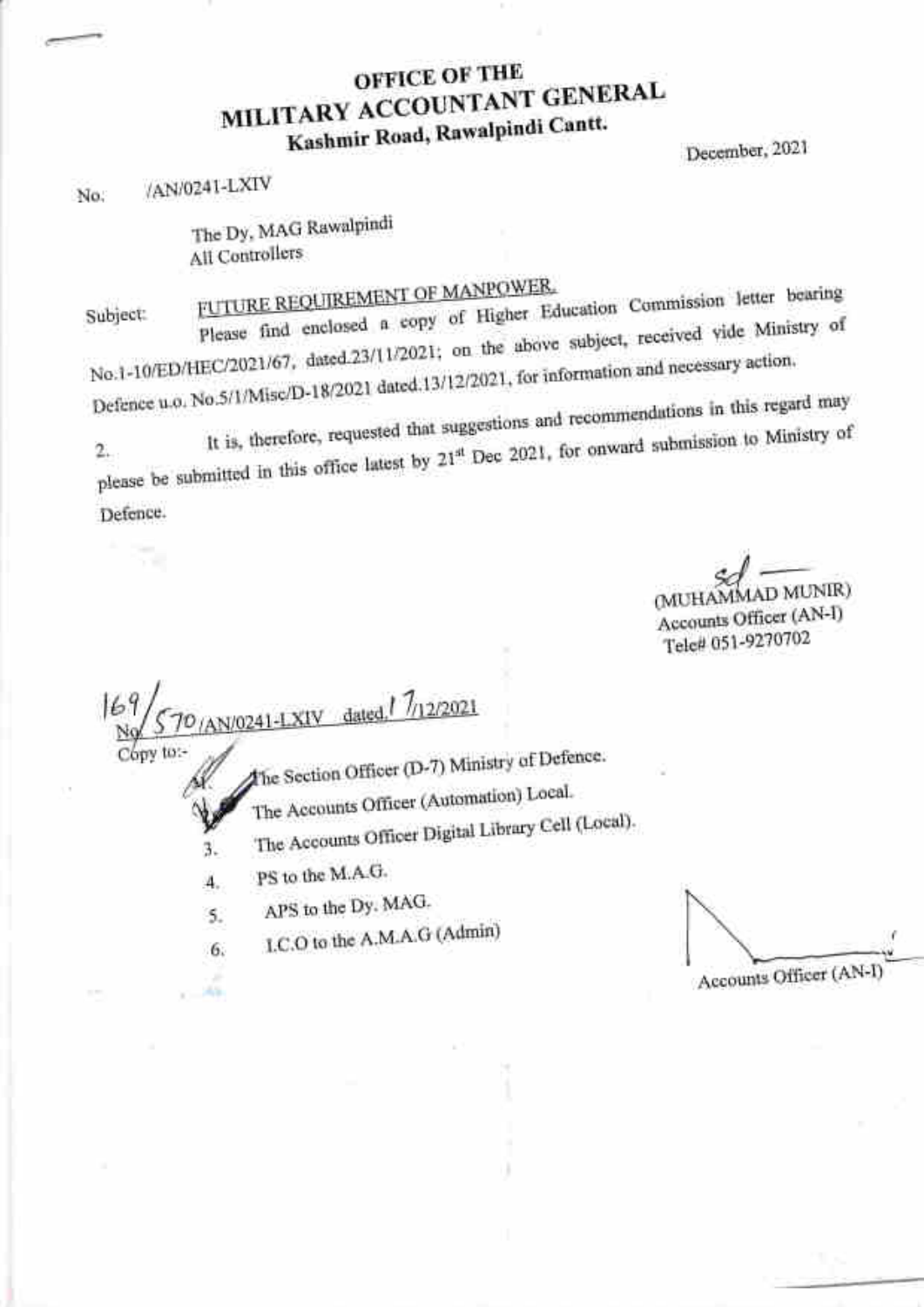#### MINISTRY OF DEFENCE (DEFENCE DIVISION) \*\*\*\*\*

### Subject -

## **FUTURE REQUIREMENTS OF MANPOWER**

Kindly find enclosed copy of Higher Education Commission letter bearing No.1-10/ED/HEC/2021/67 dated 23rd November, 2021, on the above cited subject for

information & necessary action. Military Account 15 DEC 2021 (Hamiltan Angelan)<br>Suiction Officer

 $100213$ 

MAG, Pakistan Military Accounts Depth Auflewalping Surveyor General, Survey of Pakistan, Rwp. DG, Military Lands & Cantonments, Rwp. DG, Pakistan Armed Services Board, Rwp. DG, Pakistan Maritime Security Agency, Karachi DG, FGEIs (C/G) Directorate, Rawalpindi,

ne Gen, ISI, Islamabad Director (Admin) JSHQ, Chaklala, Rwp SD Dte (SD-1), GHQ, Rawalpindi Director (Admin) AHQ, Islamabad Director (Admin), NHQ, Islamabad.

Min of Def U.O. No. 5/1/Misc/D-18/2021 dated 13th Dec., 2021

Copy for information to: -

Snr.JS-V  $JS-1$  $JS-II$ JS-IV JS-VII DS (Army-C) **DCM** APS to JS-III

Constitution